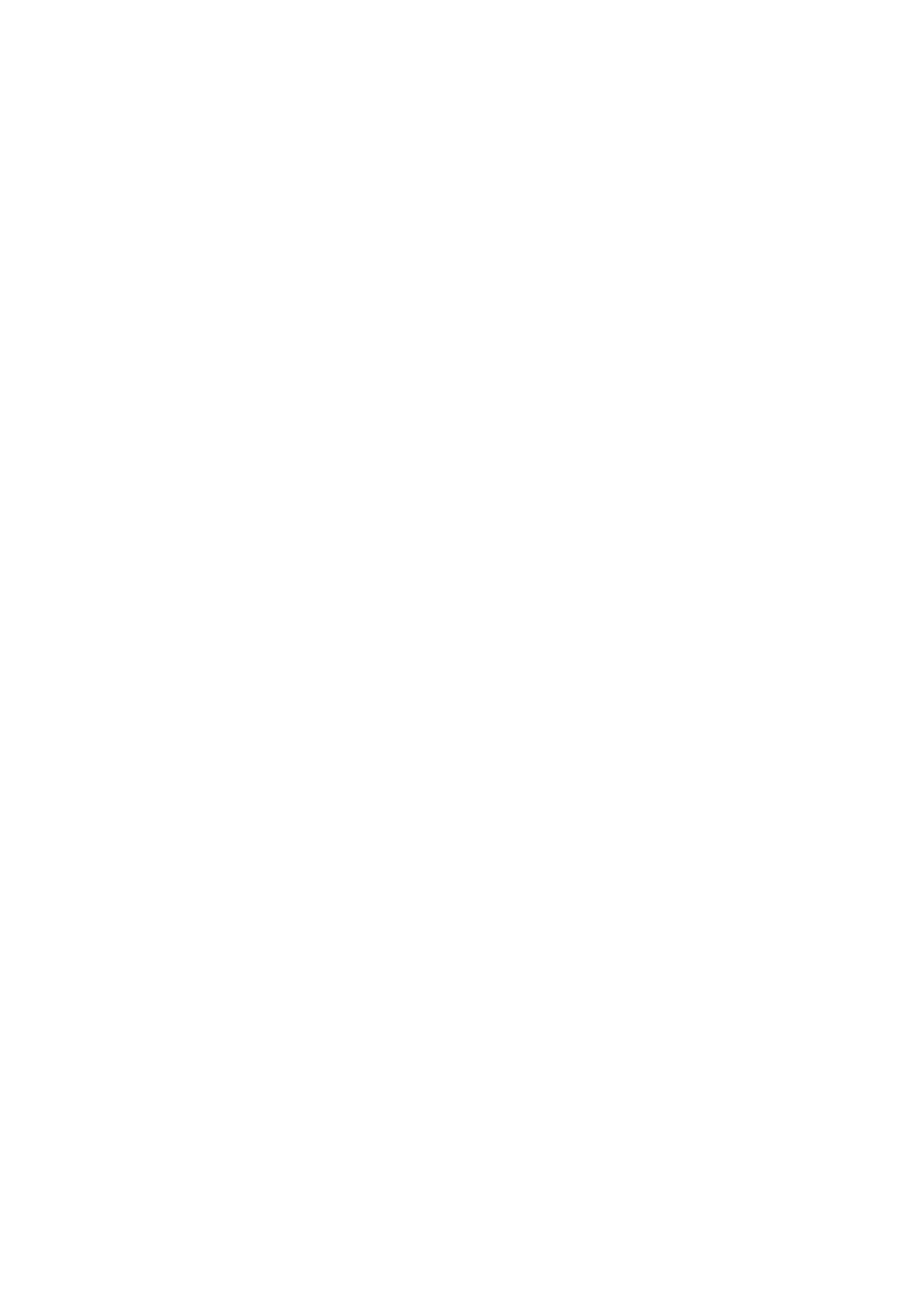## Document history

| <b>Version</b> | <b>Revision</b> | <b>Description</b>                                                         | <b>Issue date</b> | <b>Issued by</b> |
|----------------|-----------------|----------------------------------------------------------------------------|-------------------|------------------|
|                | $\Omega$        | Draft first version of the CIA report                                      | 16 April 2017     | Alex Smajgl      |
|                | 1               | Draft first version of the CIA report                                      | 15 May 2017       | Alex Smajgl      |
|                | 2               | Draft first version of the CIA report                                      | 15 June 2017      | Alex Smajgl      |
|                | 3               | Draft first version of the CIA report                                      | 15 July 2017      | Alex Smajgl      |
| 2              | $\Omega$        | Draft final CIA report                                                     | 15 October 2017   | Alex Smajgl      |
|                |                 | Extended final CIA report                                                  | 15 November 2017  | Alex Smajgl      |
|                | 2               | Final revision based on RTWG feedback and<br>final Member Country comments | 26 December 2017  | Alex Smajgl      |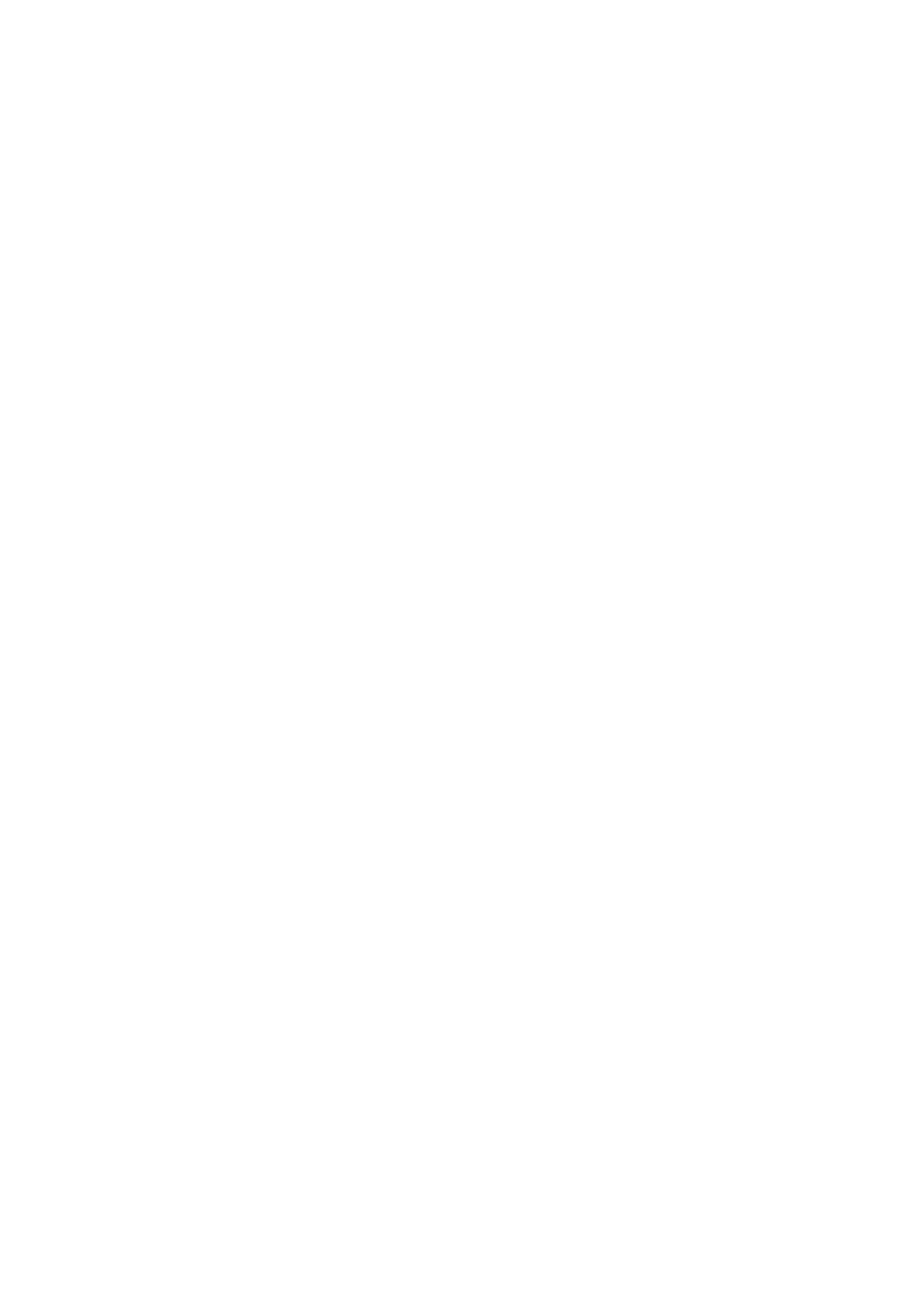## **Executive summary**

#### **Introduction**

Cumulative assessments provide a big picture understanding and become meaningful where disciplinary assessment indicators lead to conflicting recommendations. In these situations, some disciplines highlight development gains while others report losses, which triggers policy makers and planners to request a synthesising view. The Council Study included hydraulic and hydrological, ecological, socio-economic and macro-economic assessments, which are accompanied by a set of sector-focused assessments. Each disciplinary and thematic assessment comes with its own set of indicators and some of these assessment indicators suggest that the development investments considered in 2020 and 2040 development plans are likely to lead to positive outcomes while other indicators highlight negative consequences. This cumulative assessment (CIA) aims to provide an additional integrating layer. It explicitly does not aim to replace the results provided by the other assessment reports. Many of the provided assessment reports include indicators that are critical to decision making. These should be considered side-by-side with the cumulative assessment indicators provided in this report.

This cumulative impact assessment combines *three main concepts*. First, it applies a *resilience and vulnerability* perspective to derive the *combined effect* of positive and negative implications identified by the disciplinary and thematic reports. The resilience analysis combines core factors (e.g. food and income security) with both mitigating and amplifying dynamics from the natural, social, and macroeconomic environments. Second, a **sustainability** index was developed for the CIA based on the sustainable development goals. This implies testing indicators from the UN level in the Mekong context. This index combines the social, environmental and economic dimension of the MRC Indicator Framework. The founding principles for the MRC's water diplomacy emphasise sustainability as one of the two core values for lower Mekong basin development. Therefore, it seems paramount to synthesise all assessment results through a sustainability lens. The third assessment perspective implemented by CIA was focused on sectoral and transboundary *trade-offs*, which the *Cooperation Dimension* in the *MRC indicator Framework*. This perspective addresses the MRC's second founding principle, the goal of *balanced development*, in the case of the CIA, balanced across sectors and countries. 

The Council Study involved a prolonged design phase, which defined a set of four main development scenarios. The main scenarios define a combination of investments in multiple sectors, in particular in hydropower, agriculture and irrigation, flood protection, and navigation. Thus, assessments of these main scenarios highlight the *combined effect* of the proposed development plans. The first main scenario (M1) assumes the prevalence of the development situation of 2007. The second main scenario (M2) assumes investments as planned for 2020 and the third main scenario (M3) combines investment projects that are considered in plans for 2040. A fourth main scenario (M3CC) includes projected climate change applied to the 2040 development scenario.

The combined assessment of large investment bundles as defined by the main scenarios provides a variant of cumulative assessment, that although revealing synergetic effects, limits the attribution of impacts to sector-specific investments. In order to reveal sector specific impacts a set of sub-scenarios were introduced that assume the potential development situation of 2040 with climate change but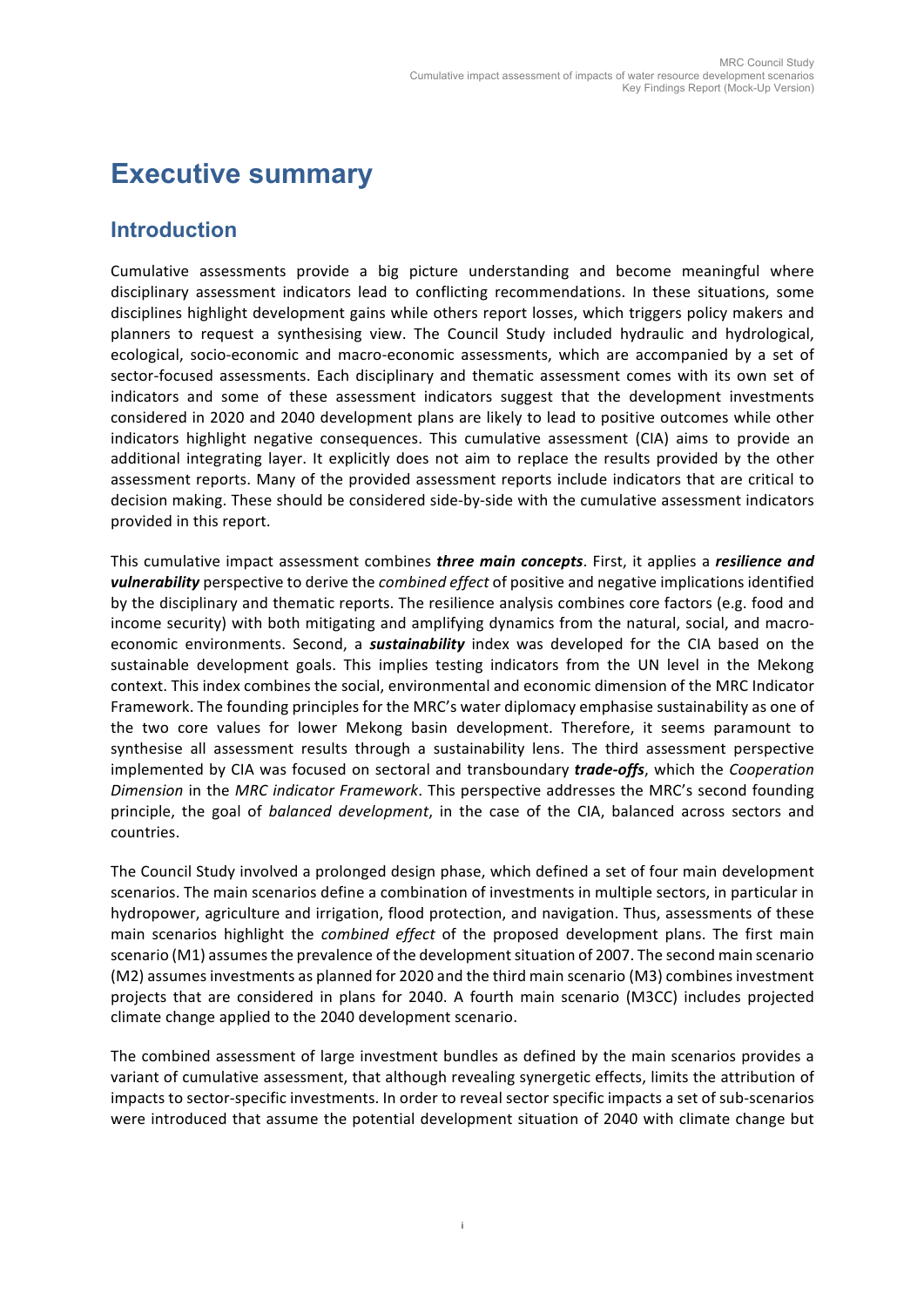remove one-by-one sector-specific investments. For instance sub-scenario H1a removes hydropower investment while all other sector developments remain as planned for 2040 (M3CC). Sub-scenario H1b removes only mainstream dams and realises all tributary dams. Sub-scenario A1 removes all land use change and agricultural expansion, sub-scenario Irr1 removes all irrigation projects, and F1 removes all flood protection projects. The sequential removal of sector investments from the 2040 development plan enabled a more precise quantification of sector-specific impacts. Additional subscenarios make other variations, which is explained further below. Two sub-scenarios acknowledge the high uncertainty of climate change projections and assume alternative climate change paths.

#### **Vulnerability and resilience related impacts**

The main scenario results suggest a deterioration of resilience in several zones of the lower Mekong basin, particularly in Lao PDR and Cambodia as food security declines and income security does not improve proportionately. This would disadvantage poor population segments without subsistence production, in particular the urban poor and landless people. Amelioration would require a range of investments to reduce undesirable social developments and promote distributional fairness. These household level changes in food and income security are likely to be amplified by deteriorating ecosystems and sub-optimal macro-economic processes. If climate change turns out to be drier than currently assumed, vulnerability is likely to increase substantially for the 2040 development plan.

The combination of sub-scenarios indicates that adjusting investments in hydropower and agriculture is likely to provide substantial resilience improvements if compared with M3CC. The erosion of mainstream river banks is likely to introduce substantial costs due to hydropower development, further increasing vulnerabilities. Flood peaks are projected in increase. However, flood protection plans are likely to mitigate damages from most floods. Extreme events (1:100 year flood events) would remain and given the development gains and the increasing exposure of assets damages were predicted to be extensive.

#### **Sustainability effects**

The design and quantification of sustainability indices has remained a research challenge for more than three decades. The fact that sustainability integrates a wide range of metrics and perspectives means that most stakeholders are disappointed with the final product as highly critical dimensions are merged, crucial information is lost and the results are often rendered as meaningless. Therefore, it is paramount to consider the results of the CIA sustainability assessment *in addition* to the critical outcomes highlighted by the disciplinary and thematic assessments. The sustainability index is *not intended to replace* these highly critical issues.

Another important issue is that the design of this sustainability index, explained in detail in the main text, involved a participatory process with the member countries and is intended to operate in the future as a step towards implementing the UN Sustainable Development Goals (SDGs) in the lower Mekong basin. The selection of SDGs was largely constrained by the initial design of the Council Study. However, the combination of the first set of sub-indicators drawn from the socio-economic, the BioRA, and the macro-economic assessments shows that the main scenarios M2 (2020) and M3 (2040) are likely to result in sustainability losses. For most countries the main scenario M2 is likely to cause larger losses than M3. The 2040 development scenario M3 would result in declining sustainability (Vietnam:-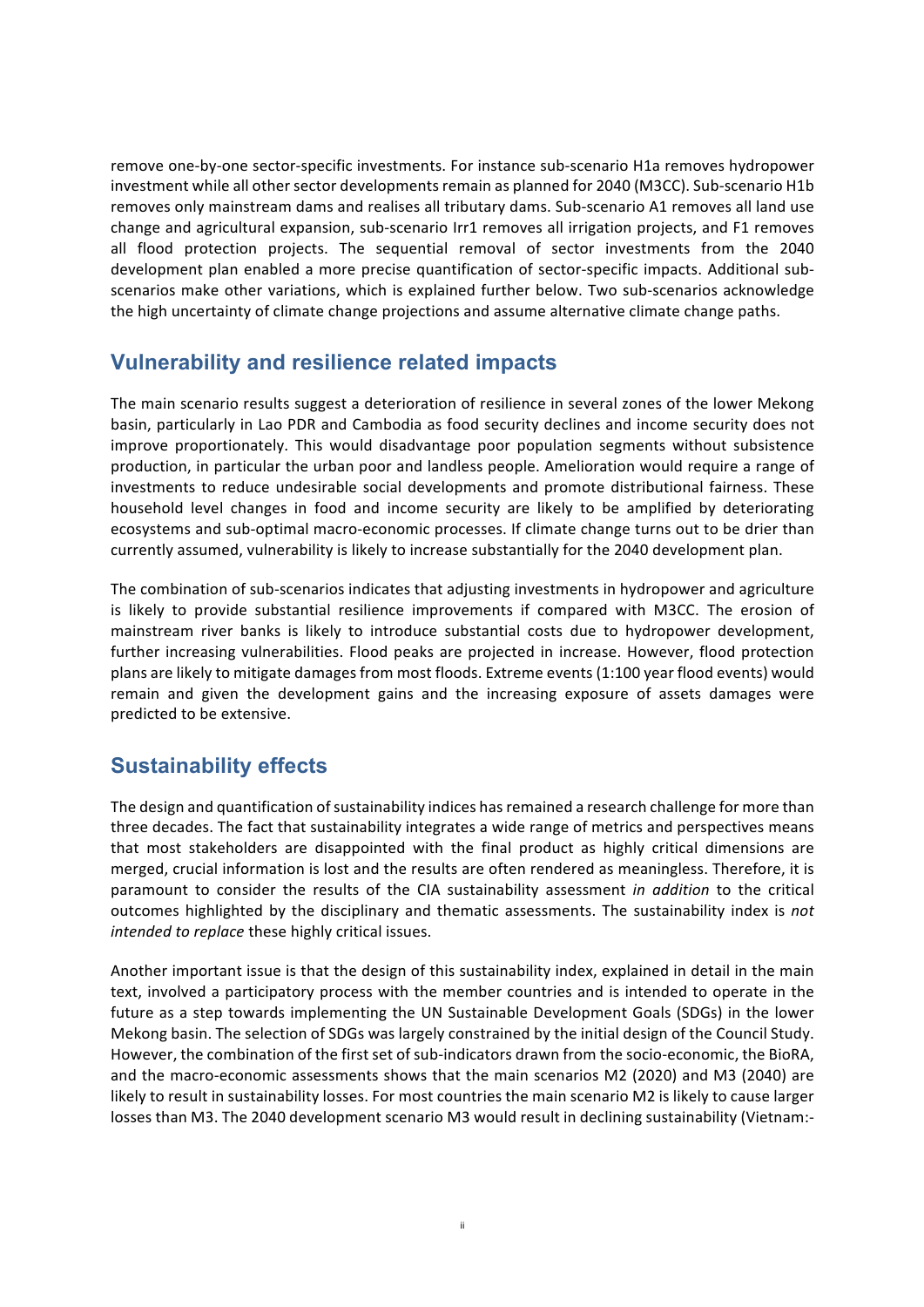31%; Cambodia: -29%; Lao PDR: -27%; Thailand: -17%). Hydropower developments and operation cause most of this decline, followed by agricultural expansion.

The sub-scenario perspective reveals that selection of fewer, highly beneficial hydropower projects and adding effective mitigation measures could restore large parts of the sustainability losses and potentially lead to sustainability gains. The agricultural sub-scenarios emphasise that sustainability is not likely to be achieved by implementing extensive agricultural expansion plans as currently proposed. 

Ideally, the sustainability index would be based on a larger number of indicators, which was not possible because of the implementation process of the council study. The most effective process would have defined the sustainability index upfront and then specified disciplinary assessment criteria. Therefore, the absolute values of the current sustainability index are secondary while the ordinal comparison between scenarios is more robust (and unlikely to change after adding more indicators).

### **Transboundary and sector trade-offs**

The disciplinary assessment reports of this Council Study highlight a variety of policy-relevant transboundary impacts. These include:

- Substantial reduction of fish stocks due to hydropower dams, which involves
	- $\circ$  the elimination of white fish in large parts of the Mekong,
	- $\circ$  a surge of exotic and generalist fish species, and
	- an extensive deterioration of the overall ecosystem integrity;
- Substantial reductions of sediment, which is likely to cause extensive erosion in all zones in the lower Mekong basin, in particular the Mekong Delta;
- Considerable changes of hydrological flow;
- Food security reductions, increasing undernourishment in the poor population segments in multiple areas, which results from a combination of declining fish catch and increasing food prices;
- Substantial economic profit transfers due to foreign direct investment in hydropower projects.

This assessment highlights that the majority of transboundary impacts results from cross-sector tradeoffs. Building on macro-economic, socio-economic and BioRA assessment results, the most critical cross-sector effects can be mapped into the transboundary context, involving the following:

- Hydropower would trigger the largest transboundary effects.
- Transboundary effects emerging from hydropower investments fall into three main categories
	- $\circ$  Positive transboundary effects from Lao PDR to Thailand and from Cambodia to Vietnam resulting from returns on investments in hydropower projects
	- o Negative transboundary impacts due to fish losses (LMB-wide: \$21.7 billion), which confronts Cambodia with the highest hydropower-fisheries trade-off (58% for M3CC)
	- Negative transboundary effects due to the erosion of river banks, which would require a combined investment of \$6.8 billion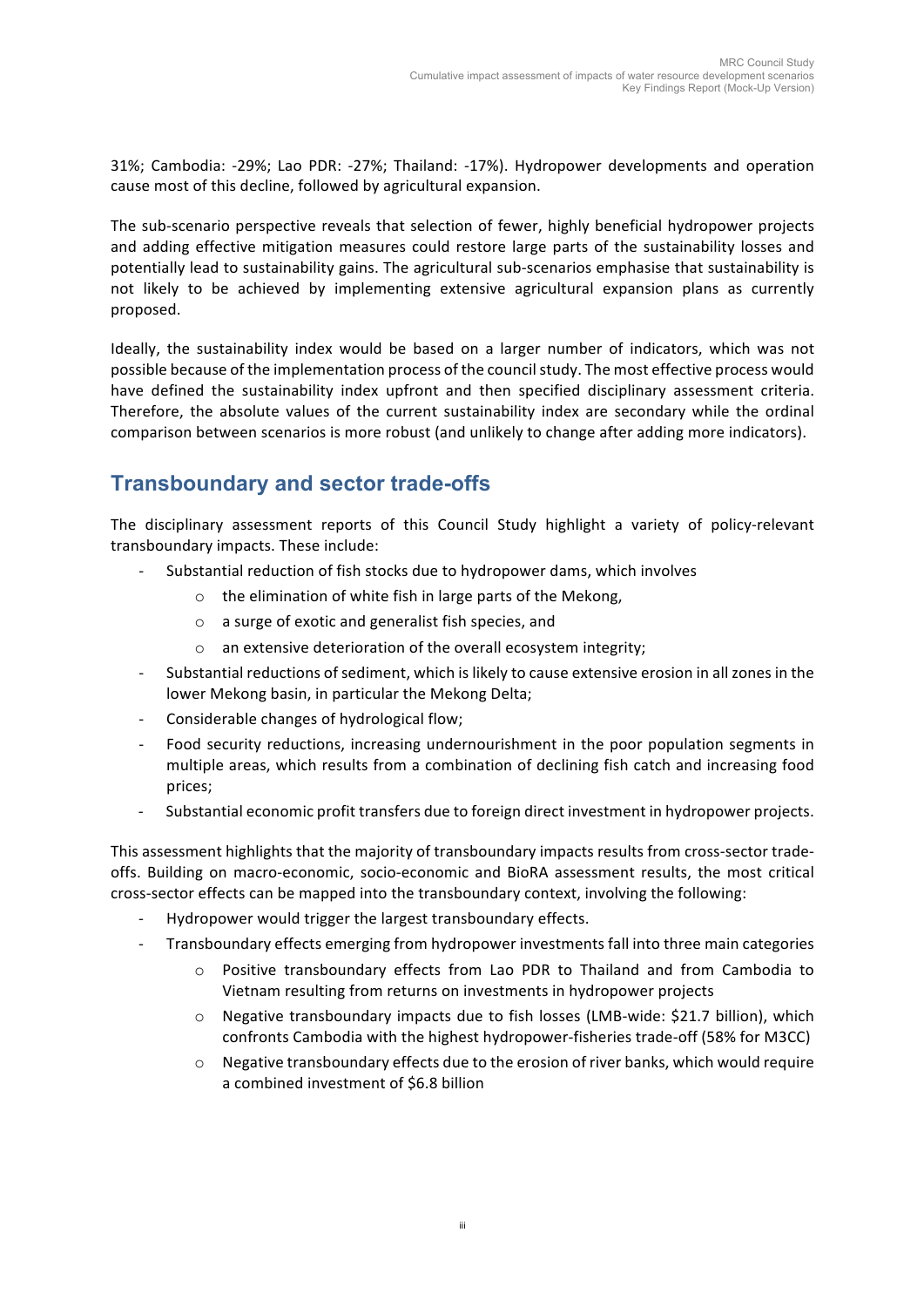- Thailand shows substantial hydropower-fisheries trade-offs as most of its fisheries sector is likely to disappear under the 2040 development scenario.
- Cambodia would face substantial macro-economic trade-offs (between agriculture and other sectors) due to workforce requirements in agriculture for 2020 and 2040 scenarios.

This study highlights the relevance of the trade-off between hydropower and fisheries. This underpinning assessment includes the expansion of fisheries due to reservoirs but does not include expansion of aquaculture as a likely livelihood adaptation in response to increasing fish prices.

These transboundary effects can be corrected by benefit and cost sharing mechanisms. However, benefit sharing schemes involve complex socio-economic interactions (e.g. migration, price changes; see Section 3.4) experienced in many development situations after implementing incentive changes similar to benefit sharing. The reported effects highlight the need to employ more sophisticated analytical methods than used in this study.

Against the CIA backdrop, it is critical to emphasise that the results provided here should be considered cautiously and not interpreted as definitive single point predictions. The CIA is focused on the most critical trade-off between hydropower and fisheries and considers the aforementioned facets of the transboundary trade-off as a set of draft "in-principle" benefit sharing mechanisms. The mechanisms and instruments could be designed involving a levy on hydropower, which could be estimated at up to 18.9% on annual profits from mainstream hydropower and 8.6% for tributary hydropower. However, as explained in more detail in Section 3.4, the calculations require analysis of a variety of interaction dynamics; the development of sufficiently robust estimates will require application of appropriate socio-economic simulation models. Most importantly, benefit sharing would need to be implemented as a cross-sector compensation between hydropower and fisheries, independent form national boundaries, and not necessarily as compensation between countries.

A benefit sharing mechanism for hydropower related erosion could be implemented as cross-country instruments as river embankments protection are typically funded by governments as public investments. A levy of 1.20% on annual profits from mainstream dams and 1.12% for tributary dams would compensate effects. This excludes erosion caused by hydropower in the Lancang (effect: \$1.98 billion annually). Combining erosion and fisheries-focused levies results in 9.76% on annual profits from tributary dams and 20.1% on annual profits from mainstream dams.

### **Key messages and policy implications**

The Cumulative Impact Assessment integrated the results and insights from the other Council Study disciplinary and thematic assessments, but does not replace them. The integration echoes many issues raised by other assessments:

- Development plans include a few highly beneficial hydropower and agriculture projects.
- However, the combined development plans for 2020 and 2040 are likely to trigger a decline in resilience, vulnerability, and sustainability of communities in the lower Mekong basin.
- Poor households are likely to be most disadvantaged. The urban poor are likely to face considerable challenges as food prices are likely to increase.